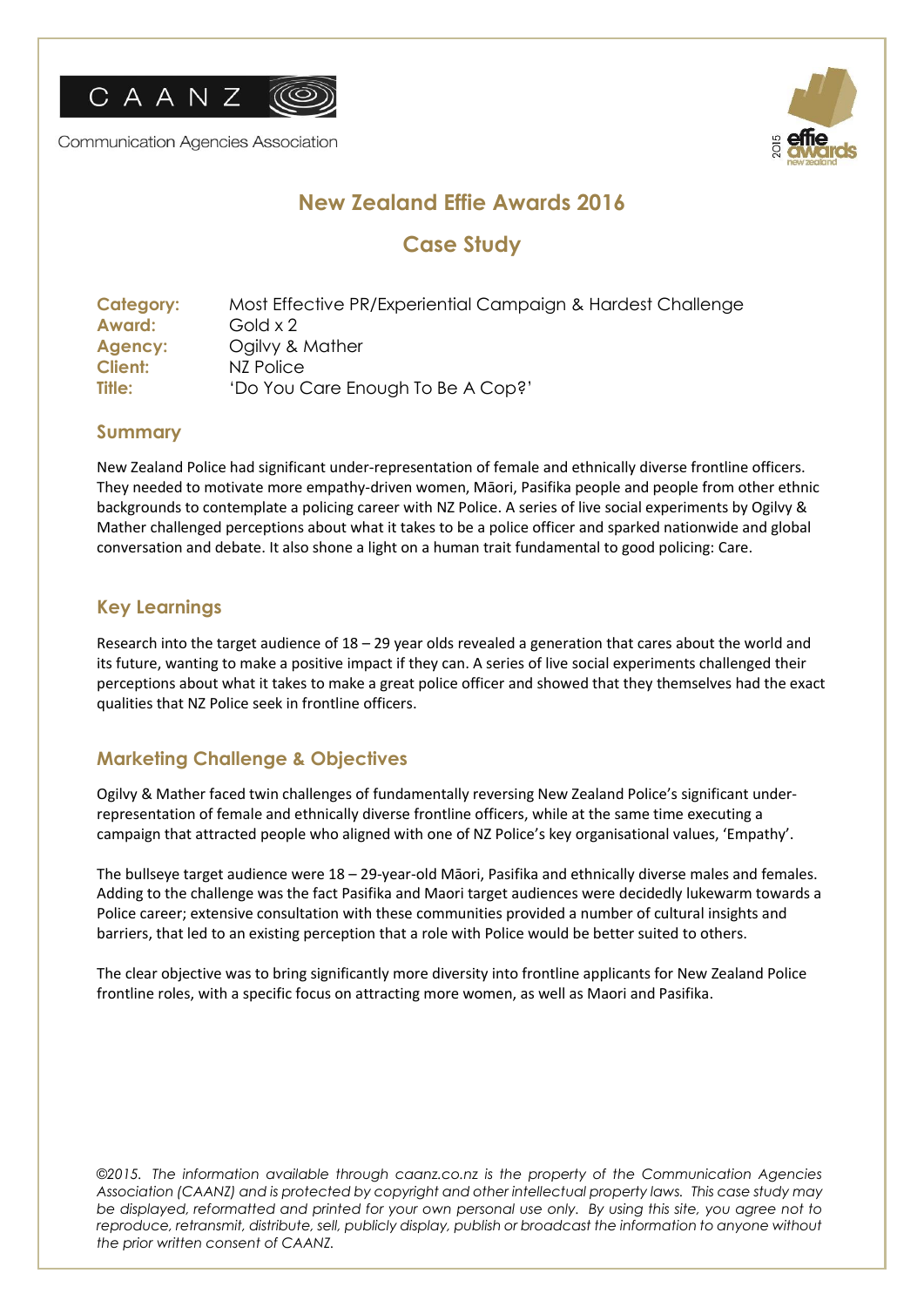

Communication Agencies Association



Research revealed a key insight that (contrary to popular belief) the target audience of  $18 - 29$  year olds is a

generation that cares about the world they live in, about causes that make a difference and about a future with purpose. They are socially aware, environmentally conscious and mindful of making a positive impact.

However, they weren't linking the attributes they most value and foster (compassion, helping to create change, community) with the exact same qualities that NZ Police seek in frontline officers. The target audience didn't realise they were already on the trajectory for a career with NZ Police; they just needed help over the line towards awareness and consideration.

These insights led to the development of a communications strategy using live social experiments that would challenge perceptions about what it takes to be a Police Officer – to trigger the target audience into a moment of realisation and show them that the human traits they value are exactly what's essential for a role with NZ Police. It would also authentically prove that young Māori and Pasifika (especially women) have the same values as NZ Police and possess 'best fit' qualities in spades.

## **Communications Strategy**

Using raw, real-life situations that NZ Police frontline officers have encountered in the past, Ogilvy & Mather set up live social experiments that they engineered and secretly filmed in high-traffic locations around Auckland. Actors recreated live snapshots of NZ Police's priorities: At-risk-youth, alcohol-related crime and trauma, and mental health – all serious issues in communities across New Zealand.

The aim was to authentically capture reactions of the general public and see who cared enough to step up and help others in true need. It was based on a hypothesis that the target audience would likely be those people, and therefore strong candidates for NZ Police.

To pre-validate the strength of the hypothesis, Ogilvy & Mather's creatives and strategists attended a NZ Police recruitment day for students in Auckland; met with and interviewed new recruits; and ran community consultations with young Maori/Pasifika in four different towns.

Pivotal to success was gaining talent approvals from unsuspecting members of the public after they were secretly filmed responding to the situations (with care and without).

The initiative encompassed highly responsive and engaged social media management. The NZ Police social (and PR) teams were pre-briefed to monitor and respond, especially to questions around authenticity. The newcops.co.nz website was also aligned with the campaign.

The social experiments had staggered releases on NZ Police's Facebook page to build momentum and discussion.

Early momentum was built through a partnership with Mai FM, due to its strong 18- 29 following and social network, which is particularly favoured by Māori & Pasifika. An on-air mention by Mai FM late morning DJ K'Lee of her exposure to the NZ Police social experiment led to significant online engagement and pick-up by national and international news media online, on radio and on television.

There was no investment in social media amplification – exposure was completely organic.

*©2015. The information available through caanz.co.nz is the property of the Communication Agencies Association (CAANZ) and is protected by copyright and other intellectual property laws. This case study may be displayed, reformatted and printed for your own personal use only. By using this site, you agree not to*  reproduce, retransmit, distribute, sell, publicly display, publish or broadcast the information to anyone without *the prior written consent of CAANZ.*